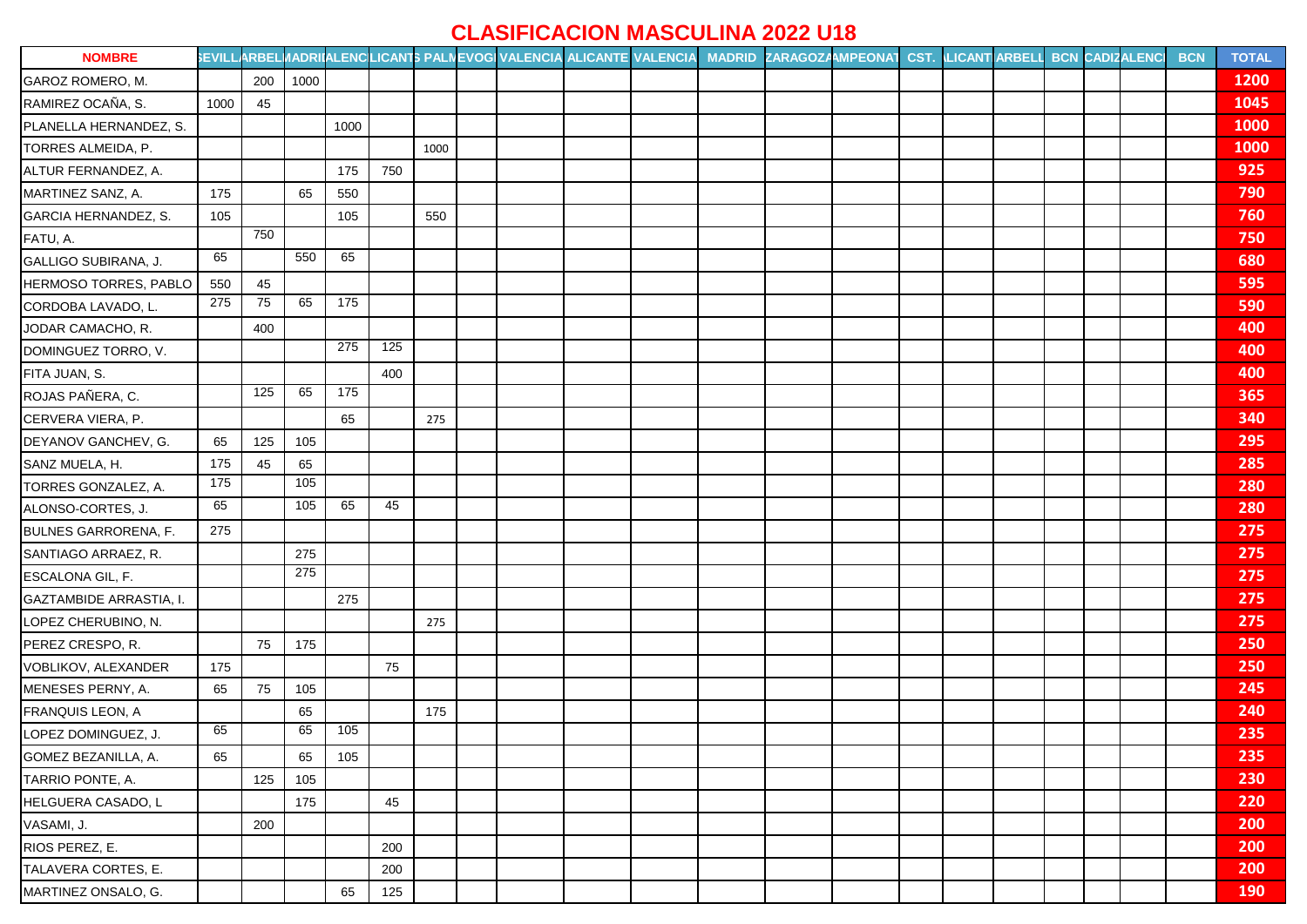| ROOTARE, C.                | 105 | 75  |     |                 |     |     |  |  |  |  |  |  |  | 180        |
|----------------------------|-----|-----|-----|-----------------|-----|-----|--|--|--|--|--|--|--|------------|
| SOLDA, G.                  | 105 |     |     |                 | 75  |     |  |  |  |  |  |  |  | 180        |
| MARTIN HERNANDEZ, G.       |     |     |     | 175             |     |     |  |  |  |  |  |  |  | 175        |
| BERDULLAS CALVIÑO, S       |     |     | 175 |                 |     |     |  |  |  |  |  |  |  | 175        |
| GOMEZ GARCIA, A.           |     |     | 175 |                 |     |     |  |  |  |  |  |  |  | 175        |
| BARRIENTOS, A.             | 65  |     |     | 65              | 45  |     |  |  |  |  |  |  |  | 175        |
| LEY GARCIA-TUÑON, A.       |     |     |     |                 |     | 175 |  |  |  |  |  |  |  | 175        |
| MICHAIL, A.                |     |     |     |                 |     | 175 |  |  |  |  |  |  |  | 175        |
| ROSELER CABALLERO, D.      |     |     |     |                 |     | 175 |  |  |  |  |  |  |  | 175        |
| PEREZ LEON, S.             | 65  |     | 105 |                 |     |     |  |  |  |  |  |  |  | <b>170</b> |
| HERRERA MENOR, PABLO       | 105 | 45  |     |                 |     |     |  |  |  |  |  |  |  | 150        |
| CALERO LOPEZ, C            | 105 |     |     |                 | 45  |     |  |  |  |  |  |  |  | 150        |
| HINES, H.                  |     |     |     | 105             | 45  |     |  |  |  |  |  |  |  | 150        |
| DASI PASCUAL, JOAN         |     |     |     | 65              | 75  |     |  |  |  |  |  |  |  | 140        |
| EXPOSITO SIRERA, V.        | 65  |     |     |                 | 75  |     |  |  |  |  |  |  |  | 140        |
| RUNKAI, BAI                | 65  |     |     | 65              |     |     |  |  |  |  |  |  |  | 130        |
| DELGADO LOPEZ, A.          | 65  |     | 65  |                 |     |     |  |  |  |  |  |  |  | 130        |
| DE LA TORRE RIVERO, R.     | 65  |     | 65  |                 |     |     |  |  |  |  |  |  |  | 130        |
| FERNANDEZ RUIZ, R.         |     | 125 |     |                 |     |     |  |  |  |  |  |  |  | 125        |
| BOUWES, N.                 |     |     |     |                 | 125 |     |  |  |  |  |  |  |  | 125        |
| MARTINEZ FARNOS, S.        |     |     |     |                 | 125 |     |  |  |  |  |  |  |  | 125        |
| IBARROLA ASENJO, A.        |     |     | 65  | 45              |     |     |  |  |  |  |  |  |  | <b>110</b> |
| SOBICH LOPEZ, P.           |     |     | 65  | 45              |     |     |  |  |  |  |  |  |  | 110        |
| DIAZ CAMACHO, PEDRO        | 65  | 45  |     |                 |     |     |  |  |  |  |  |  |  | <b>110</b> |
| GARCIA SUAREZ, D.          |     | 45  | 65  |                 |     |     |  |  |  |  |  |  |  | 110        |
| VILLACAMPA GOÑI, I         |     |     |     | 105             |     |     |  |  |  |  |  |  |  | 105        |
| FOIX SOTOS, L.             |     |     |     | $\frac{105}{2}$ |     |     |  |  |  |  |  |  |  | 105        |
| VEDIA SANCHEZ, G.          |     |     |     | 105             |     |     |  |  |  |  |  |  |  | 105        |
| FERNANDEZ DE LARREA, B.    |     |     |     | 105             |     |     |  |  |  |  |  |  |  | 105        |
| GOMEZ LLAMAS, E.           | 105 |     |     |                 |     |     |  |  |  |  |  |  |  | 105        |
| <b>MARTIN MELO, AUSIAS</b> | 105 |     |     |                 |     |     |  |  |  |  |  |  |  | 105        |
| DIAZ RUIZ, C.              | 105 |     |     |                 |     |     |  |  |  |  |  |  |  | 105        |
| LANA ALMEIDA, E.           |     |     | 105 |                 |     |     |  |  |  |  |  |  |  | 105        |
| HIDALGO ELIZALDE, G.       |     |     | 105 |                 |     |     |  |  |  |  |  |  |  | 105        |
| FREIMANTAS, P.             |     |     |     |                 |     | 105 |  |  |  |  |  |  |  | 105        |
| DOMINGUEZ GARCIA, C.       |     |     |     |                 |     | 105 |  |  |  |  |  |  |  | 105        |
| ACEVEDO DELGADO, E.        |     |     |     |                 |     | 105 |  |  |  |  |  |  |  | 105        |
| ROCHA HERNANDEZ, L.        |     |     |     |                 |     | 105 |  |  |  |  |  |  |  | 105        |
| VIDAL REIG, O.             |     |     |     |                 |     | 105 |  |  |  |  |  |  |  | 105        |
|                            |     |     |     |                 |     |     |  |  |  |  |  |  |  |            |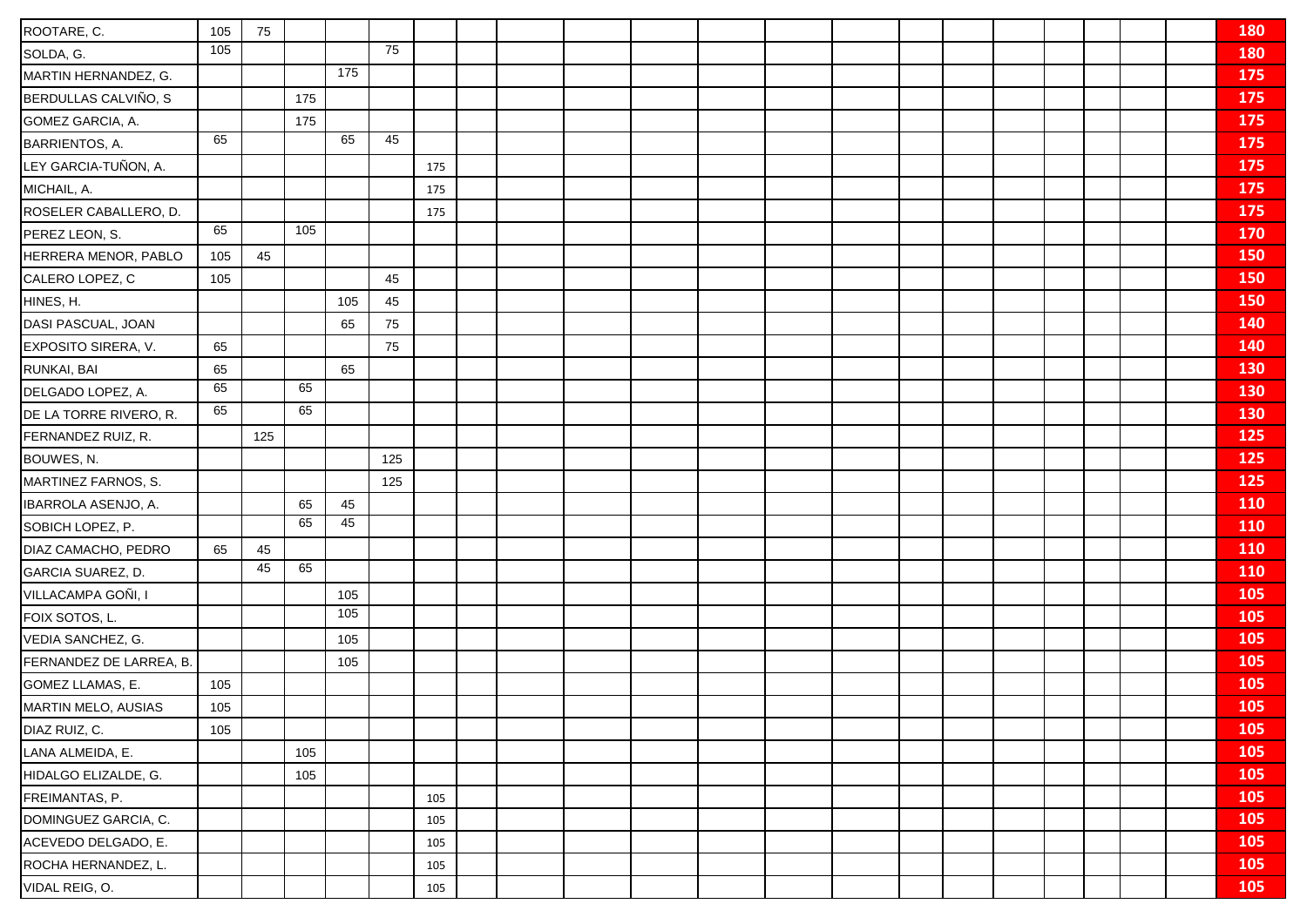| GARCIA DEL REY ALVAREZ, J. |    |    |    |    |    | 105 |  |  |  |  |  |  |  | 105 |
|----------------------------|----|----|----|----|----|-----|--|--|--|--|--|--|--|-----|
| BINUS, P.                  |    |    |    | 45 | 45 |     |  |  |  |  |  |  |  | 90  |
| GARCIA GARCIA, A.          |    | 75 |    |    |    |     |  |  |  |  |  |  |  | 75  |
| RUSSELL, G.                |    | 75 |    |    |    |     |  |  |  |  |  |  |  | 75  |
| MACHADO GALLEGO, MIGUEL    |    | 75 |    |    |    |     |  |  |  |  |  |  |  | 75  |
| SANDERS DASHIELL, OLIVER   |    | 75 |    |    |    |     |  |  |  |  |  |  |  | 75  |
| SHELDAYA, Z.               |    |    |    |    | 75 |     |  |  |  |  |  |  |  | 75  |
| CANDELA GARCIA, I.         |    |    |    |    | 75 |     |  |  |  |  |  |  |  | 75  |
| DELGADO, M.                |    |    |    |    | 75 |     |  |  |  |  |  |  |  | 75  |
| SING, E.                   |    |    |    |    | 75 |     |  |  |  |  |  |  |  | 75  |
| PEÑALVO CAÑIZAREZ, P.      |    |    |    |    | 75 |     |  |  |  |  |  |  |  | 75  |
| CALDUCH CHERTA, X.         |    |    |    | 65 |    |     |  |  |  |  |  |  |  | 65  |
| VALLEJO VARGAS, P          |    |    |    | 65 |    |     |  |  |  |  |  |  |  | 65  |
| PRATS NAVARRETE, J.        |    |    |    | 65 |    |     |  |  |  |  |  |  |  | 65  |
| DUESO, P.                  |    |    |    | 65 |    |     |  |  |  |  |  |  |  | 65  |
| URIZ ARANDA, A.            |    |    |    | 65 |    |     |  |  |  |  |  |  |  | 65  |
| JUAN MAÑO, N.              |    |    |    | 65 |    |     |  |  |  |  |  |  |  | 65  |
| SHINDE, J.                 |    |    |    | 65 |    |     |  |  |  |  |  |  |  | 65  |
| DE LORENZO VICENTE, G.     |    |    |    | 65 |    |     |  |  |  |  |  |  |  | 65  |
| PLANA QUIROS, J.           |    |    |    | 65 |    |     |  |  |  |  |  |  |  | 65  |
| VALDES BLASCO, P.          | 65 |    |    |    |    |     |  |  |  |  |  |  |  | 65  |
| NILSSON, T.                | 65 |    |    |    |    |     |  |  |  |  |  |  |  | 65  |
| VAZQUEZ ENOMA, IVAN        | 65 |    |    |    |    |     |  |  |  |  |  |  |  | 65  |
| RODRIGUEZ GONZALEZ, P.     |    |    | 65 |    |    |     |  |  |  |  |  |  |  | 65  |
| POLO, L.                   |    |    | 65 |    |    |     |  |  |  |  |  |  |  | 65  |
| SORIA SOLA, J.             |    |    | 65 |    |    |     |  |  |  |  |  |  |  | 65  |
| <b>GALOFRE HERRERO, N</b>  |    |    | 65 |    |    |     |  |  |  |  |  |  |  | 65  |
| VALDIVIESO SANCHEZ, R.     |    |    |    |    |    | 65  |  |  |  |  |  |  |  | 65  |
| GARCIA MENDOZA, S.         |    |    |    |    |    | 65  |  |  |  |  |  |  |  | 65  |
| FUENTES GOMEZ, H.          |    |    |    | 45 |    |     |  |  |  |  |  |  |  | 45  |
| <b>ESCRIBA PASTOR, J</b>   |    |    |    | 45 |    |     |  |  |  |  |  |  |  | 45  |
| TRAID COMPANY, B.          |    |    |    | 45 |    |     |  |  |  |  |  |  |  | 45  |
| NIKOLOV YORDANOV, Y        |    |    |    | 45 |    |     |  |  |  |  |  |  |  | 45  |
| KACZMAREK, A               |    |    |    | 45 |    |     |  |  |  |  |  |  |  | 45  |
| MATHUEN GALASO, J.         |    |    |    | 45 |    |     |  |  |  |  |  |  |  | 45  |
| FARIA, L.                  |    |    |    | 45 |    |     |  |  |  |  |  |  |  | 45  |
| BERGES BERNARDO, D.        |    |    |    | 45 |    |     |  |  |  |  |  |  |  | 45  |
| RANGARAJAN, S.             |    |    |    | 45 |    |     |  |  |  |  |  |  |  | 45  |
| GARCIA GOMEZ, H.           |    |    |    | 45 |    |     |  |  |  |  |  |  |  | 45  |
|                            |    |    |    |    |    |     |  |  |  |  |  |  |  |     |